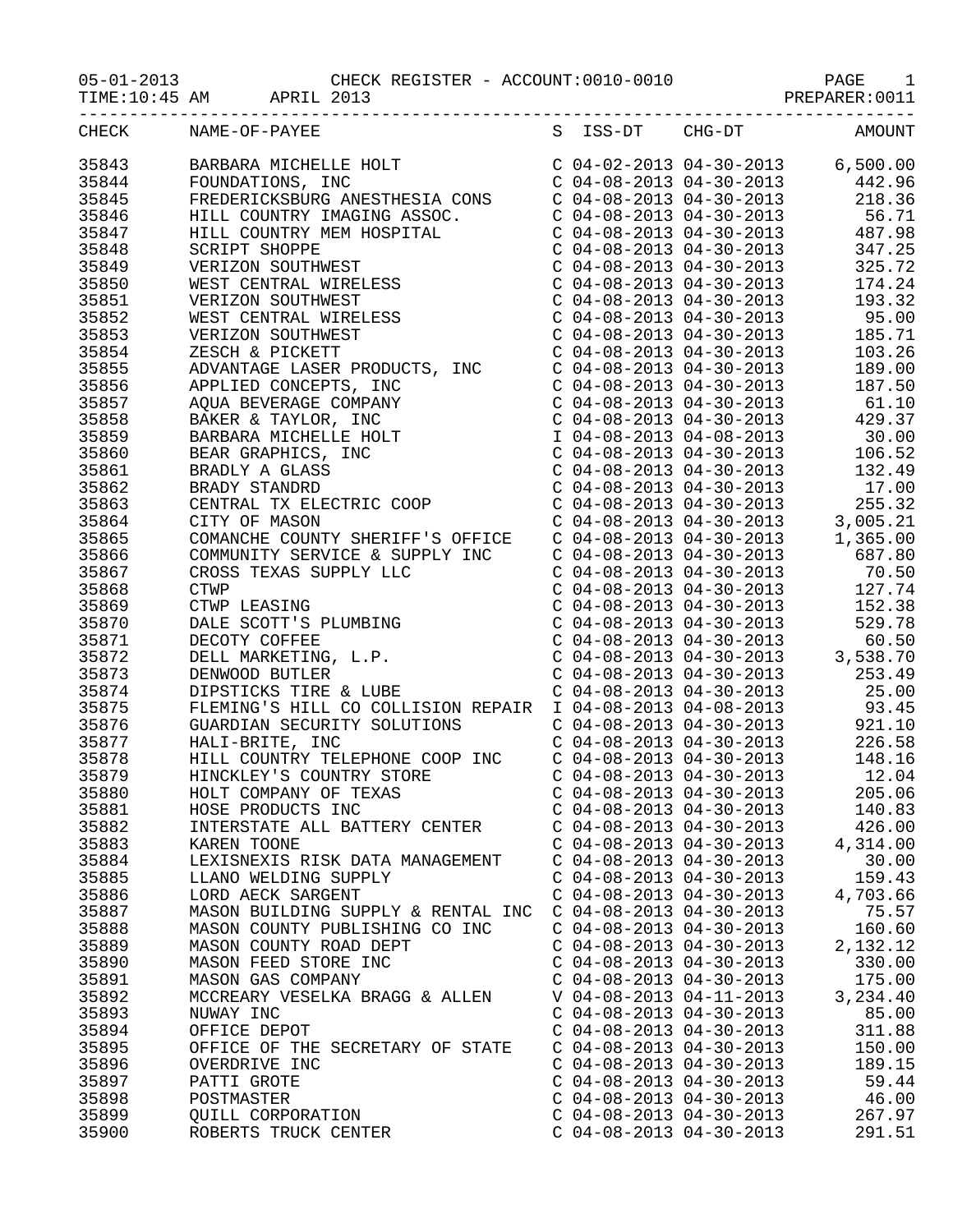TIME:10:45 AM APRIL 2013 2013 APRIL 2013

|       | S ISS-DT CHG-DT AMOUNT<br>CHECK NAME-OF-PAYEE                                                                                                                                                                                         |                           |                           |          |
|-------|---------------------------------------------------------------------------------------------------------------------------------------------------------------------------------------------------------------------------------------|---------------------------|---------------------------|----------|
| 35901 | SAN ANGELO STANDARD TIMES CO $04-08-2013$ 04-19-2013<br>SAN ANTONIO BRAKE & CUITCI SERVICE C $04-08-2013$ 04-19-2013<br>STROBERS 4: COPULES CONDEXERENT COPENES CONDENSITY (CONDENSITY AND CONDENSITY CONDENSITY CONDENSITY CONDENSIT |                           |                           |          |
| 35902 |                                                                                                                                                                                                                                       |                           |                           |          |
| 35903 |                                                                                                                                                                                                                                       |                           |                           |          |
| 35904 |                                                                                                                                                                                                                                       |                           |                           |          |
| 35905 |                                                                                                                                                                                                                                       |                           |                           |          |
| 35906 |                                                                                                                                                                                                                                       |                           |                           |          |
| 35907 |                                                                                                                                                                                                                                       |                           |                           |          |
| 35908 |                                                                                                                                                                                                                                       |                           |                           |          |
| 35909 |                                                                                                                                                                                                                                       |                           |                           |          |
| 35910 |                                                                                                                                                                                                                                       |                           |                           |          |
| 35911 |                                                                                                                                                                                                                                       |                           |                           |          |
|       |                                                                                                                                                                                                                                       |                           |                           |          |
| 35912 |                                                                                                                                                                                                                                       |                           |                           |          |
| 35913 |                                                                                                                                                                                                                                       |                           |                           |          |
| 35914 |                                                                                                                                                                                                                                       |                           |                           |          |
| 35915 |                                                                                                                                                                                                                                       |                           |                           |          |
| 35916 |                                                                                                                                                                                                                                       |                           |                           |          |
| 35917 |                                                                                                                                                                                                                                       |                           |                           |          |
| 35918 |                                                                                                                                                                                                                                       |                           |                           |          |
| 35919 |                                                                                                                                                                                                                                       |                           |                           |          |
| 35920 |                                                                                                                                                                                                                                       |                           |                           |          |
| 35921 |                                                                                                                                                                                                                                       |                           |                           |          |
| 35922 |                                                                                                                                                                                                                                       |                           |                           |          |
| 35923 |                                                                                                                                                                                                                                       |                           |                           |          |
| 35924 |                                                                                                                                                                                                                                       |                           |                           |          |
| 35925 |                                                                                                                                                                                                                                       |                           |                           |          |
| 35926 |                                                                                                                                                                                                                                       |                           |                           |          |
| 35927 |                                                                                                                                                                                                                                       |                           |                           |          |
| 35928 |                                                                                                                                                                                                                                       |                           |                           |          |
| 35929 |                                                                                                                                                                                                                                       |                           |                           |          |
| 35930 |                                                                                                                                                                                                                                       |                           |                           |          |
| 35931 |                                                                                                                                                                                                                                       |                           |                           |          |
| 35932 |                                                                                                                                                                                                                                       |                           |                           |          |
| 35933 |                                                                                                                                                                                                                                       |                           |                           |          |
| 35934 |                                                                                                                                                                                                                                       |                           |                           |          |
| 35935 |                                                                                                                                                                                                                                       |                           |                           |          |
| 35936 | INTERSTATE BATTERY SYSIEMS MEIRS<br>KAREN TOONE<br>KATHRYN MARTIN DBA<br>LEXIS NEXIS<br>LIGHTHOUSE FOR THE BLIND<br>TARRY SARGENT                                                                                                     |                           |                           |          |
| 35937 |                                                                                                                                                                                                                                       |                           |                           |          |
| 35938 |                                                                                                                                                                                                                                       |                           |                           |          |
| 35939 |                                                                                                                                                                                                                                       |                           | $C$ 04-22-2013 04-30-2013 | 155.50   |
| 35940 |                                                                                                                                                                                                                                       | $C$ 04-22-2013 04-30-2013 |                           | 1,045.89 |
| 35941 | LOWE'S PAY AND SAVE INC                                                                                                                                                                                                               | $C$ 04-22-2013 04-30-2013 |                           | 35.46    |
| 35942 | LUCIO MORA                                                                                                                                                                                                                            | $C$ 04-22-2013 04-30-2013 |                           | 1,174.08 |
| 35943 | MASON COUNTY PUBLISHING CO INC                                                                                                                                                                                                        | $C$ 04-22-2013 04-30-2013 |                           | 33.00    |
| 35944 | PAM BEAM                                                                                                                                                                                                                              | $C$ 04-22-2013 04-30-2013 |                           | 80.00    |
|       | PRIMROSE OIL COMPANY INC                                                                                                                                                                                                              | $C$ 04-22-2013 04-30-2013 |                           | 1,506.24 |
| 35945 |                                                                                                                                                                                                                                       |                           |                           |          |
| 35946 | <b>QUILL CORPORATION</b>                                                                                                                                                                                                              | $C$ 04-22-2013 04-30-2013 |                           | 1,034.73 |
| 35947 | SHELL FLEET PLUS                                                                                                                                                                                                                      | $C$ 04-22-2013 04-30-2013 |                           | 320.17   |
| 35948 | SMITH MUNICIPAL SUPPLIES                                                                                                                                                                                                              | I 04-22-2013 04-22-2013   |                           | 297.49   |
| 35949 | THOMPSON REUTERS - WEST                                                                                                                                                                                                               | $C$ 04-22-2013 04-30-2013 |                           | 487.50   |
| 35950 | VERIZON SOUTHWEST                                                                                                                                                                                                                     | $C$ 04-22-2013 04-30-2013 |                           | 249.74   |
| 35951 | WARREN CAT                                                                                                                                                                                                                            | $C$ 04-22-2013 04-30-2013 |                           | 2,477.60 |
| 35952 | ZESCH & PICKETT                                                                                                                                                                                                                       | $C$ 04-22-2013 04-30-2013 |                           | 500.00   |
| 35953 | GEISTWEIDT & WHITWORTH, P.C.                                                                                                                                                                                                          | $C$ 04-23-2013 04-30-2013 |                           | 4.00     |
| 35954 | LUCY DELGADO                                                                                                                                                                                                                          | $C$ 04-23-2013 04-30-2013 |                           | 111.00   |
| 35955 | STATE COMPTROLLER                                                                                                                                                                                                                     | $C$ 04-23-2013 04-30-2013 |                           | 231.06   |
| 35956 | BAKER & TAYLOR, INC                                                                                                                                                                                                                   | $C$ 04-23-2013 04-30-2013 |                           | 110.49   |
| 35957 | BLUEBONNET CASA                                                                                                                                                                                                                       | $C$ 04-23-2013 04-30-2013 |                           | 90.00    |
| 35958 | MASON COUNTY                                                                                                                                                                                                                          | $C$ 04-23-2013 04-30-2013 |                           | 6,982.80 |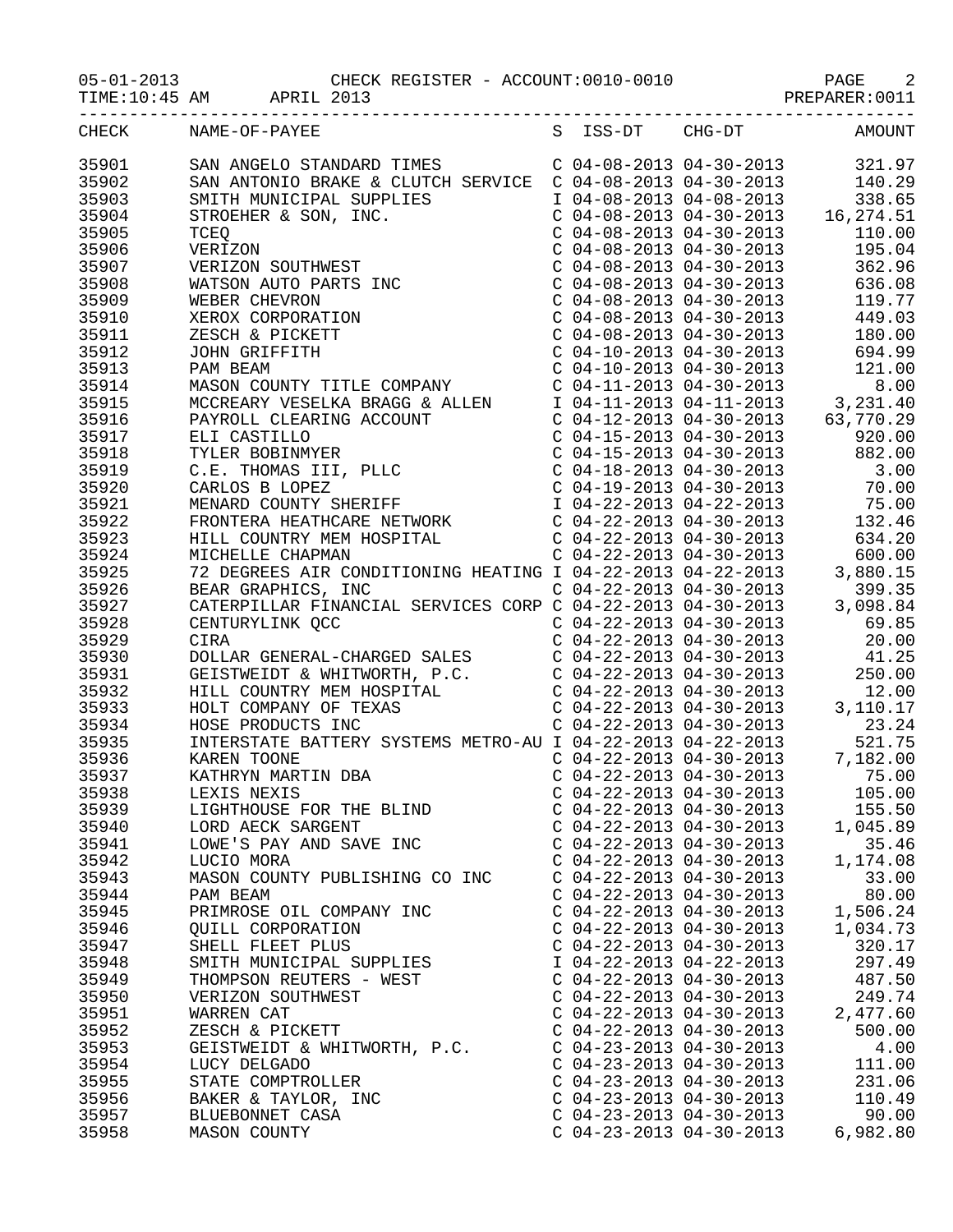| $05 - 01 - 2013$<br>TIME:10:45 AM |                                                               | APRIL 2013 |  | CHECK REGISTER - ACCOUNT:0010-0010                                                  |        | ્ર<br><b>PAGE</b><br>PREPARER: 0011 |
|-----------------------------------|---------------------------------------------------------------|------------|--|-------------------------------------------------------------------------------------|--------|-------------------------------------|
| CHECK                             | NAME-OF-PAYEE                                                 |            |  | S TSS-DT                                                                            | CHG-DT | AMOUNT                              |
| 35959<br>35960<br>35961           | NANCY SCHOLIBO<br>OMNIBASE SERVICES OF TEXAS<br>OVERDRIVE INC |            |  | $I$ 04-23-2013 04-23-2013<br>$C$ 04-23-2013 04-30-2013<br>$C$ 04-23-2013 04-30-2013 |        | 35.00<br>504.00<br>172.78           |

- 
- 
- 

35962 STATE COMPTROLLER COMPTROLLER C 04-23-2013 04-30-2013 42,453.06 35963 THE LIBRARY STORE, INC. C 04-23-2013 04-30-2013 218.47 35964 ELI CASTILLO C 04-23-2013 04-30-2013 760.00 35965 CDCAT 2013 ANNUAL CONFERENCE I 04-29-2013 04-29-2013 400.00 35966 PAYROLL CLEARING ACCOUNT C 04-29-2013 04-30-2013 81,114.97 35967 TYLER BOBINMYER C 04-29-2013 04-30-2013 303.75